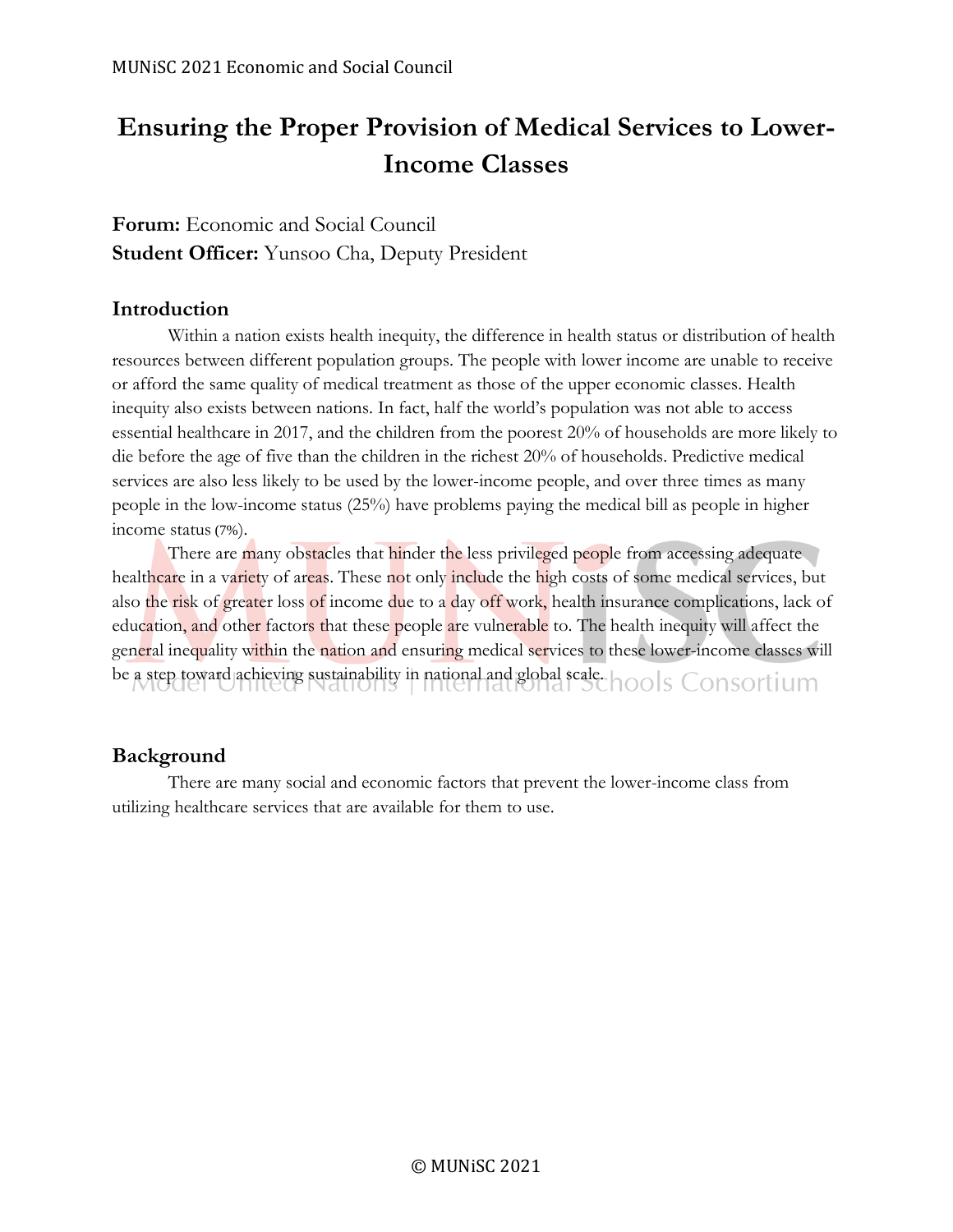With low income, some people will be pushed into harsh poverty when they use their income to

manage costs for medical reasons. In 2017, the World Health Organization (WHO) and the World Bank reported that 100 million of people spending at least 10% of their income for health expenses may be pushed to live in extreme poverty with \$1.90 or less for a day. One of the major reasons that medical services may financially be a burden to poor people is that they do not have insurances that will cover up some costs of the medical services. Without such insurances, the costs require for treatments increase, posing a larger pressure for people to handle. In addition,



for many of the people earning a lower-than-average income, their workplaces are unlikely to support sick leaves. Leaving work for a medical reason will result in a decrease in income and a risk of losing the job, which causes many people to hesitate from using the medical services. Not only the medical care requires payment, but also the transportation and other additional fees that happen on the way of the visit place a huge burden on people.

Leaving people to live in poverty will cause negative impacts around the world, such as affecting the financial status, welfare, and psychological well-being. Therefore, it is crucial for the United Nations (UN) to come up with measures to successfully aid to improve the accessibility of medical care for the people earning low income.

# Model United Nations | International Schools Consortium<br>**Problems Raised**

#### *Spread of Infectious Diseases*

The decreasing access rate of healthcare services of the people in lower-income classes is not only a problem for those who are directly affected by the inaccessibility but also for the community as a whole. The spread of infectious diseases is one of the main causes of health inequity. When an infectious disease appears within people who are less economically stable with no ability to seek for

treatment, the disease would likely to spread more quickly since these people are also less likely to skip work due to illness as one day off work may affect their income substantially. During the Covid-19 Pandemic, countries with higher overall poverty rate have more confirmed cases than more economically developed countries, which proves that the rate a disease spreads can be affected by factors that come from the living traits of poor people such as not receiving adequate and appropriate medical care, going to work without *Malaria-Caused Deaths in Africa*

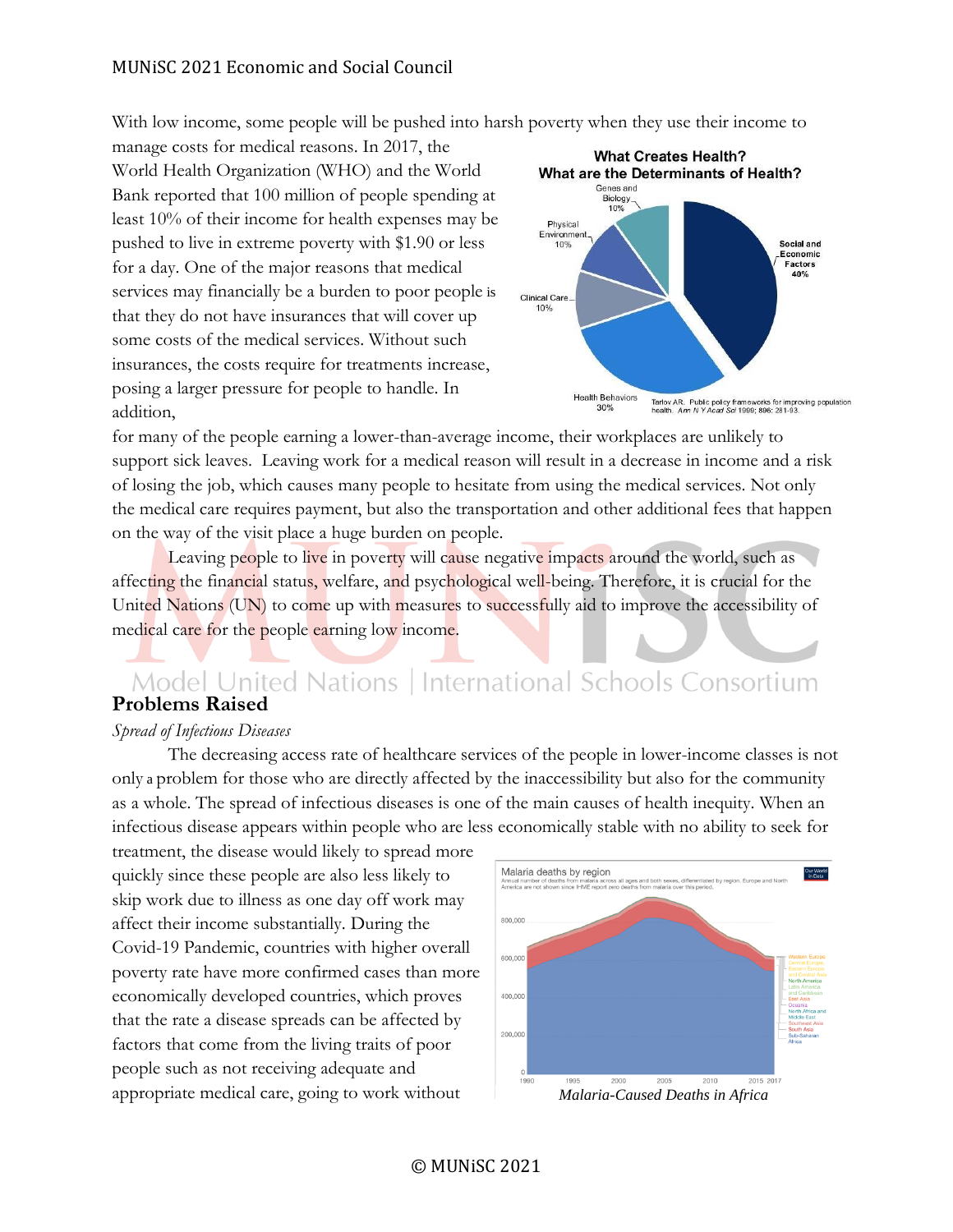taking a leave when sick, and the lack of hygiene in their living areas that house faster proliferation of germs.

#### *Negative Impact on Economic Growth*

As people in the lower-income classes have less accessibility to the different healthcare services, some fatal diseases that are not timely treated may take away lives of many people, reducing the economic productivity of the nation. For instance, lives lost by HIV, tuberculosis, and malaria mostly happen in people in their economically productive years and their lost lives would mean a lot to developing countries with slow and low economic growth. The European Parliament said stated that this health inequity led to 1.4% decrease in GDP in European Union (EU) nations. Additionally, in some largely affected countries, Malaria may lower the economic growth by 13%, and African countries lost billions of dollars due to Malaria. Moreover, lives lost by lack of healthcare access will have chain effects on those left behind, especially if the person dead was the leading member of the family. In this case, the family will have less to no income, aggravating the problem of poverty and health inequity.

#### **Places of High Concern**

#### *Afghanistan*

Although Afghanistan has seen great advances in fostering inclusivity of healthcare services, it is one of the nations that still has high health inequity as poorer households do not know how to receive such services. The main reason behind this is the large gap between people of higher and lower economic status. Therefore, the Afghanistan government implemented the Basic Package of Health Services (BPHS) starting from 2003. Then, the Essential Package of Hospital Services (EPHS) was added in 2005. These services had led to increase in accessibility of healthcare services, but Afghanistan still has high rates of infant mortality, especially of non-vaccinated children, and maternal mortality, which need to be addressed promptly.

#### *Morocco*

Morocco is also a nation that has seen great progress throughout decades. However, problems still exist regarding the accessibility of healthcare systems. Morocco is lacking governmental expenditure on public healthcare services. Over previous decades, the government has only been providing about 1% of their budget on public healthcare services. Although private healthcare services exist, they are mainly in cities and accessible only to those who have high income, posing an inequality towards people of low income and lacking health insurances. Health inequity will eventually cause inequality between the rural and urban areas, with around 30 percent of rural areas being significantly far away from proper health facilities.

## **International Actions**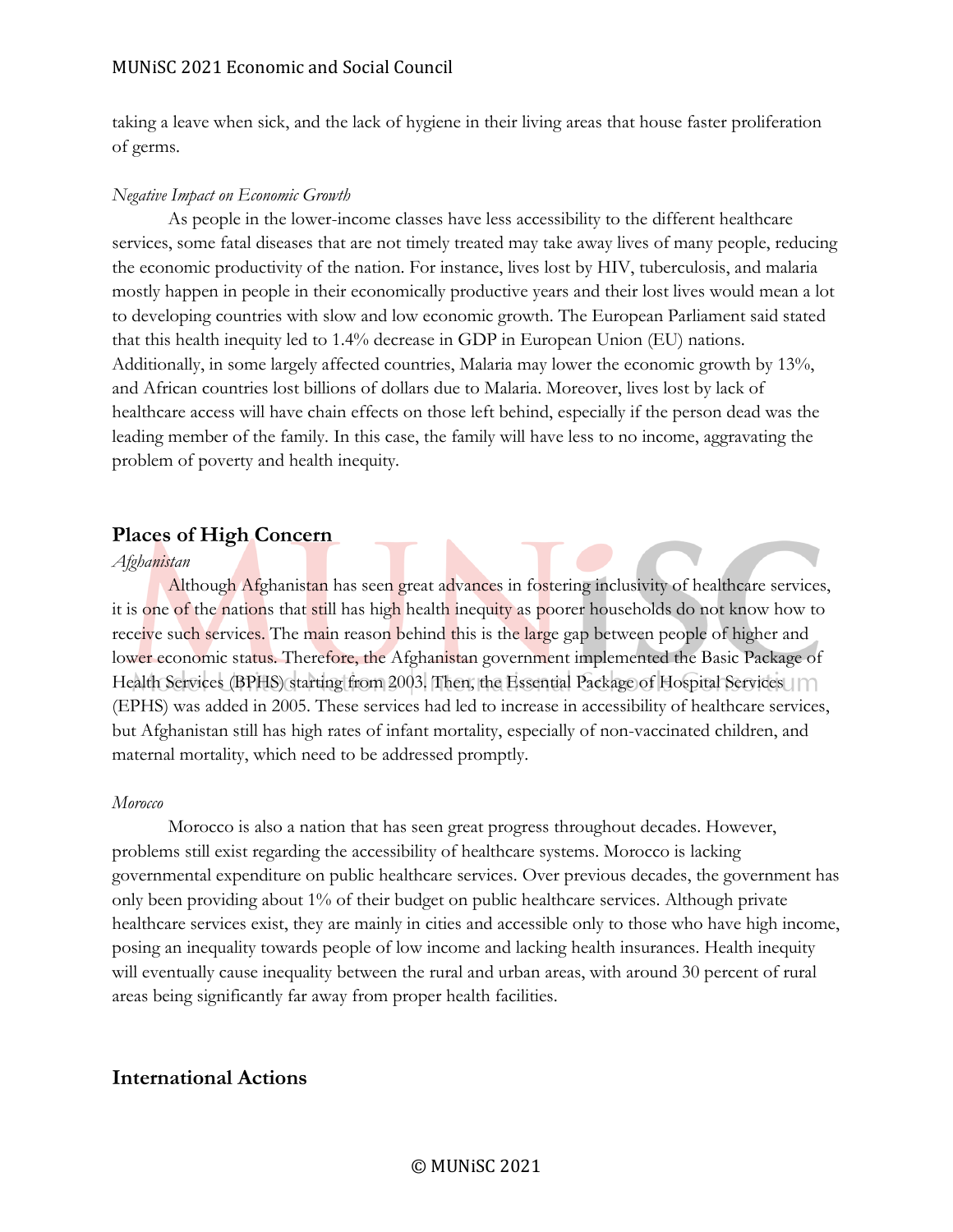#### *Rio Political Declaration on Social Determinants of Health*

The World Health Organization has been mandated by the member states to support the nations when implementing the action areas of the Rio Political Declaration on Social Determinants of Health. This declaration was

signed by 125 countries in 2011 in order to recommend government interventions as well as international intervention in the five action areas all towards mitigating health inequalities within nations. The declaration mainly focuses on enhancing development, encouraging



participation in policymaking, and improving accountability. This action taken by the WHO is also related to the Sustainable Development Goals set by the UN to achieve healthcare equity in all nations.

#### *Health in All Policies (HiAP)*

The HiAP is an approach from the World Health Organization that relates health and policymaking in order to enhance health equity of people by addressing different factors that have an effect on the health of the public such as policymaking, public trend, government intervention, etc. HiAP was also formerly accepted and implemented by the European Union (EU) in 2006, recognizing the impact of policymaking and healthcare distribution in the nations and works to reduce the inequity in the healthcare sector that is prominent in many nations. Furthermore, the United Nations have also taken action to support different actions that minimize the social determinants of healthcare and head towards health equity in all nations.

# Model United Nations | International Schools Consortium

#### **Possible Solutions**

#### *Reducing the Income Gap*

One of the fundamental ways this problem of health inequity can be solved is by eradicating

the source of inequity, which is the huge income gap between people. Reducing income gap will not only lower the poverty rate within country but also promote health equity. To combat wealth inequality, there are different actions that the national governments can take. The government can make employment more beneficial for the low-income workers. A method is to increase the minimum wage to a certain extent that the workers will all be paid more while keeping the company running without failing due to extremely high labor costs.



Not only should they try increasing minimum costs, but governments should also have laws that

#### © MUNiSC 2021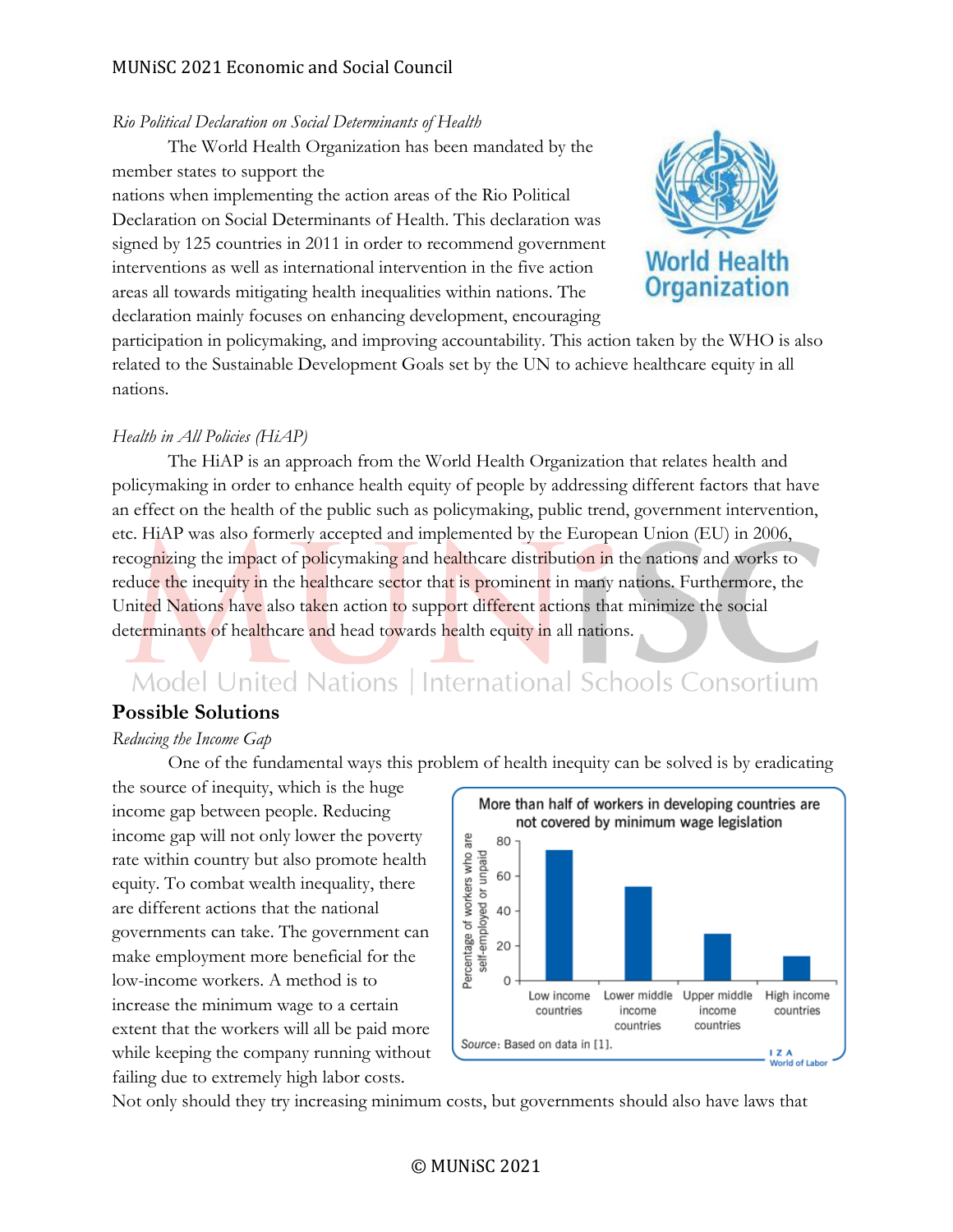include more firms and companies to follow minimum wage rules. This solution would be most effective in developing countries where lots of low-income workers are not currently covered by minimum wages. Another way is collecting higher taxes from people at the top of the economic pyramid and make investments to people with lower income by using the taxes. However, this has to be implemented to an extent that negative consequences do not outweigh the policies suggested.

#### *Reducing the Cost of Healthcare Services*

High cost of healthcare services is one of the major obstacles that prevents health equity within a country; thus, reducing the cost of healthcare services can be the potential solution. By attributing more of the government's budget into healthcare services and lowering the cost that is required by the medical practitioners, the price presented to the public will diminish. Also, the government should fund the procedures that require a lot of money so that it can be accessible to the public without requiring insurances. The cost of common medicines can also be reduced by government's participation in production through funds so that the people can have at least more access to common medicine that can cure some of the diseases. However, this should not be done to an overwhelming extent and only in countries that have the most severe problems and have government expenditure far below the recommended range from the UN or WHO, stating that around 5 percent of national income should be used for healthcare services.

## **Glossary**

*Government Expenditure* – the total of transactions made by the government, including consumption, investment, and transfer costs.

Health Insurance - insurance that covers costs that happen in medical and surgical practices,<sup>tium</sup> prescribed drugs, and sometime dental expenses; they can often pay for the expenses of illness or injury for the insured people

*Infectious Disease* – disorders that are caused by organisms such as bacteria, viruses, fungi, or parasites *Low-Income Families* – families with income that is below 200% of the poverty threshold of the nation